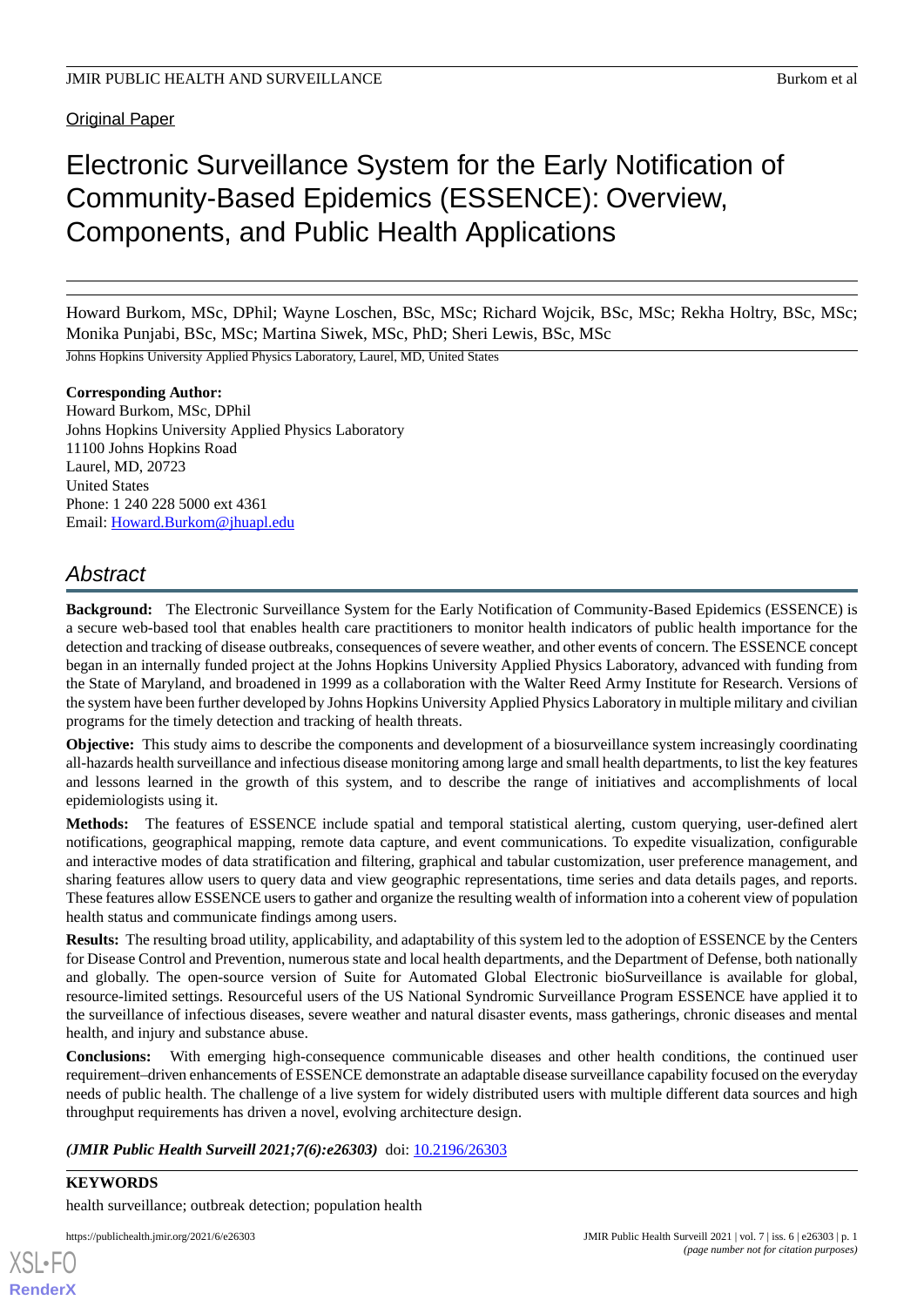## *Introduction*

#### **Background**

In recent decades, public health disease surveillance relied on laboratory confirmation and passive participation. Often, the lack of automated detection and reporting resulted in time delays that impeded prompt mitigation activities. Public health institutions thus began using enhanced surveillance techniques with the potential for timely epidemic detection and tracking. These techniques have been incorporated in electronic and increasingly internet-based health surveillance systems for everyday use by health monitors. Intensive efforts to establish health surveillance systems occurred at multiple institutions and government agencies in the late 1990s. As a result, a substantial collection of review papers, system-specific evaluations, and evaluation criteria have emerged [\[1](#page-9-0)[-4](#page-9-1)].

The Electronic Surveillance System for the Early Notification of Community-Based Epidemics (ESSENCE) system originated as a collaboration between two such projects. A project of Dr Michael Lewis, then a medical resident under Dr Julie Pavlin at the Walter Reed Army Institute for Research (WRAIR), applied US military clinic visit data for outbreak detection in a project called *ESSENCE* [\[5\]](#page-9-2). Concurrently, for the same purpose, Johns Hopkins University Applied Physics Laboratory (JHU/APL) combined civilian data from hospital emergency departments (EDs), physician office visits, over-the-counter (OTC) sales, and school absenteeism records, first with internal funding, then for the State of Maryland [\[6\]](#page-9-3). The two groups joined forces in anticipation of possible bioterrorist activity at the turn of the century as January 1, 2000, approached, and this collaboration, along with similar efforts at other institutions, led to further funded development in the multicenter Bio-Event Advanced Leading Indicator Recognition Technology (BioALIRT) program of 2001-2003 for the Defense Advanced Research Project Agency [[7\]](#page-9-4). In leading one of four BioALIRT research teams, the JHU/APL and WRAIR groups further matured the ESSENCE system concept.

Following the terror attacks of September 11, 2001, ESSENCE was expanded in Maryland, increasingly operationalized in state and local civilian health monitoring agencies and implemented in all global US military treatment facilities. Since then, fueled by a succession of initiatives driven by both bioterrorism and natural public health concerns, versions of ESSENCE have been implemented in the Department of Defense (DoD), the Veterans Administration (VA), the Centers for Disease Control and Prevention (CDC), and state and regional public health agencies across the United States and, through collaborative DoD efforts, internationally. Following the widespread use of ESSENCE and enhancements at JHU/APL to meet users' evolving needs, the CDC National Syndromic Surveillance Program (NSSP) adopted ESSENCE in 2014 as the standard analytic surveillance and visualization engine on the BioSense Platform for state and local public health monitors [[8,](#page-9-5)[9](#page-9-6)]. Nearly 6000 health care facilities covering 49 states and the District of Columbia contribute ED data to the BioSense Platform daily [[10\]](#page-9-7). The user benefits of ESSENCE have long surpassed the *Early Notification* part of its acronym to include aspects of situational

awareness, such as tracking and characterization of known health events, assessing the burden of all-hazard threats such as severe weather, environmental hazards, and substance abuse, and rumor control to enable improved public health response. In 2021, there are approximately 3800 ESSENCE users, including approximately 3000 recent frequent users. These users are spread among ESSENCE installations in 23 states and local jurisdictions, the DoD system, the NSSP system serving most US states, and several instances in private organizations.

A timeline detailing the historical development of ESSENCE is presented in [Multimedia Appendix 1](#page-8-0).

#### **Objectives**

This study aims to describe how the architecture, analytics, visualizations, and user collaboration tools in ESSENCE have empowered public health at local and regional levels despite resources that are often scarce compared with those of other government institutions, with discussion of the lessons learned over the past 20 years and the continuing challenges of emerging population health threats. Through the main text and supplementary files on the technical details, this paper will describe the various ways by which ESSENCE enables user institutions to meet the standards set for public health surveillance systems [[11\]](#page-9-8), from engaging stakeholders to providing technical justification to sharing lessons learned. In the context of this paper, the *Methods* section refers to the data architecture, analytic methods, and visualizations provided by ESSENCE, and the *Results* section refers to the surveillance capabilities that have thus been realized by system users.

## *Methods*

This section describes the general functionality and main components of ESSENCE, including data types and management, analytic methods, and visualizations. The details of these components are provided in [Multimedia Appendices](#page-8-0) [1-](#page-8-0)[4.](#page-9-9)

#### **System Overview**

ESSENCE is a health surveillance system that uses advanced analytics and visualizations to expose anomalies in both traditional and nontraditional public health data, with the goal of enabling public health to find and monitor outbreaks of health events and make decisions. ESSENCE users access a secure web-based tool to conduct disease surveillance for the purpose of timely detection, situational awareness, and descriptive epidemiologic analysis of baseline disease patterns and outbreaks. For an effective public health response, public health authorities must have the ability to identify the infected population so that further spread can be contained. Leveraging the near real-time availability of an increasing number of data sources, ESSENCE analytical and alerting capabilities provide an opportunity for public health users to capture the early stages of an outbreak and track its progress. ESSENCE enables the integration of electronic data from both clinical and nonclinical sources to enhance situational awareness. For most users, the primary clinical data source is hospital ED chief complaint records. In addition, based on availability, public health agencies incorporate other data types, such as OTC medication sales,

```
XS\cdotFC
RenderX
```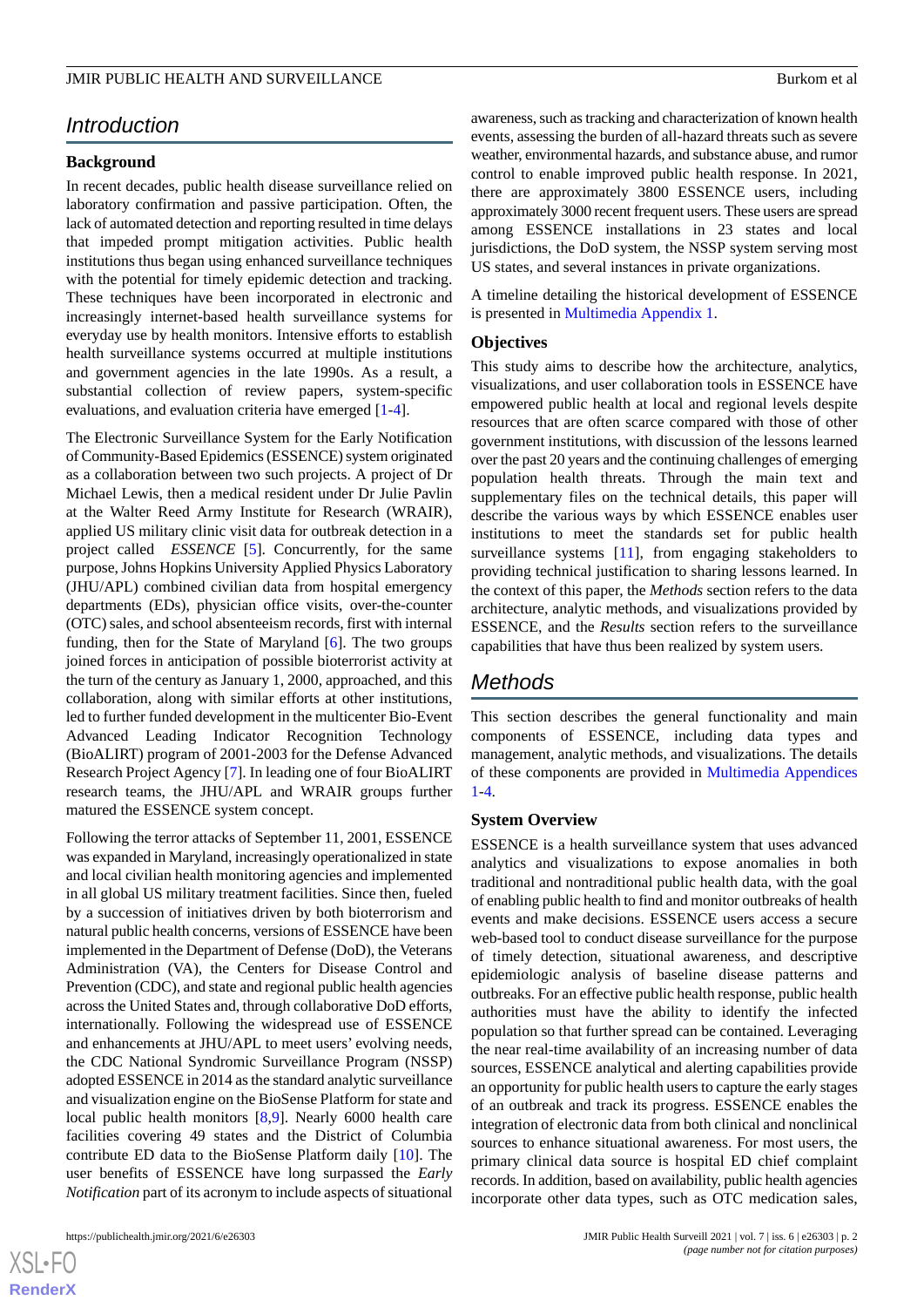poison control call center data, prescription drug data, reportable disease data, vital statistics mortality data, and school absentee data. Once raw data reach ESSENCE, the analysis, visualization, and communication features of ESSENCE allow the end user to gather and organize the resulting wealth of information into a coherent view of population health status and to communicate findings among other users and stakeholders.

As a result of ongoing user feedback daily and event-based disease surveillance needs, ESSENCE features include spatial and temporal statistical alerting, custom querying, user-defined alert notifications, geographical mapping, remote data capture, and event communications.

ESSENCE provides three main functions:

<span id="page-2-0"></span>1. Data ingestion or preprocessing: traditional and nontraditional data sources are electronically received by ESSENCE, and many are mapped to syndrome groupings.

During the ingestion process, data are cleansed (eg, duplicate records removed and invalid characters removed), updated (eg, existing records information is updated with new information), and categorized (eg, syndrome and subsyndrome categories assigned to records).

- 2. Alerting: multiple temporal and spatial alerting algorithms are applied to each data set to develop a list of alerts or flags for further investigation by public health officials. In addition to algorithms developed by JHU/APL and the WRAIR, ESSENCE can incorporate algorithms required by the jurisdiction where the system is deployed.
- 3. Analysis and visualization: ESSENCE data and alerts can be analyzed and visualized in multiple ways in the system, both spatially and temporally.

These component functions are illustrated schematically in [Figure 1.](#page-2-0) They are introduced in the following sections, with an additional file for each to provide details.

**Figure 1.** Schematic overview of Electronic Surveillance System for the Early Notification of Community-Based Epidemics (ESSENCE) features showing a sampling of users' data types, analysis modes, and screen interfaces. ED: emergency department; GIS: geographic information system.



## **Data Types and Syndrome or Feature Selection**

The types of data analyzed in ESSENCE are the prerogative and responsibility of the jurisdiction, although JHU/APL provides the capability for basic types. The ESSENCE system is data agnostic—the only requirement for a monitored data type is the inclusion of a data field. The data time resolution is also unrestricted. Data frequencies in ESSENCE range from seconds to years, although daily data are the most common. All but a few users monitor hospital ED data. Most ESSENCE user jurisdictions face the burden of acquiring their data sources, gaining approval for their routine intended use, and extracting features for monitoring. The level of effort varies greatly depending on the data source. Various users also monitor or have monitored the records of the data sources listed below. Sources known to be currently or formerly tracked among users' ESSENCE systems for routine prospective monitoring include OTC remedy sales, physician office visits, laboratory test orders and results, school absenteeism and health office or nurse

records, reportable disease cases, poison center call records, Assistant Secretary for Preparedness and Response Disaster Medical Assistance Teams data for disaster response [[12\]](#page-9-10), cardiovascular and other chronic diseases from inpatient encounters, livestock and companion animal health encounters, human vitals measurements, death records, emergency medical services and 911 calls, and climate and air quality data.

Users have also incorporated or adapted data from other surveillance systems, such as the National Poison Data System [[13\]](#page-9-11). Although not all these sources have proven useful for routine surveillance, users have used the system to investigate their utility and to seek the best data usage.

In separate studies or projects, individual user jurisdictions or their research partners have also used ESSENCE to analyze records of radiology impressions; genomic sequencing data; zoo animal health; environmental sensor outputs; sales of specific products, such as thermometers, orange juice, and

[XSL](http://www.w3.org/Style/XSL)•FO **[RenderX](http://www.renderx.com/)**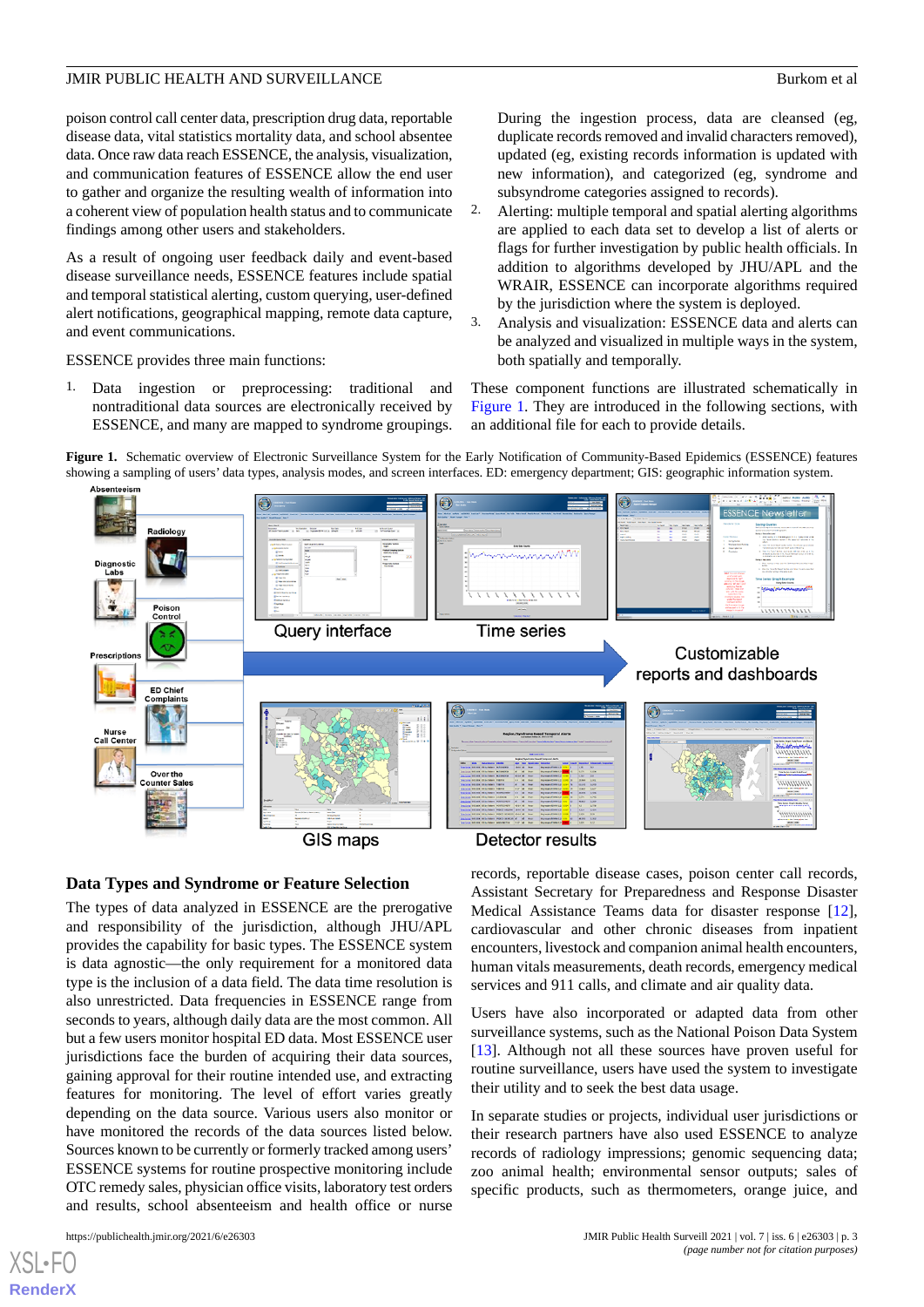tissues; social media posts and searches; and fantasy sports data. Multiple content formats used in ESSENCE include Health Level-7 (HL-7) formats for hospital data and National Emergency Medical Services Information System (NEMSIS) formats for emergency medical services data. File formats include delimited or tabbed or fixed-width American Standard Code for Information Interchange (ASCII) text, XML, and JavaScript Object Notation (JSON).

Each data source has its own challenges for user jurisdictions to obtain sustained electronic access from data providers and any requisite government approval. When a data stream of any of these sources is acquired for routine monitoring, an immediate question is how to use the streaming data to track the health outcomes of interest. An often-applied procedure is to track the counts of subcategories of the data expected to correspond to these outcomes. These subcategories are commonly called *syndromes*, generalizing the medical definition of this term, denoting disease-related collections of signs and symptoms. Thus, in the surveillance context, a *syndrome* may refer to grouped hospital visits associated with a fixed collection of symptoms, laboratory tests ordered for certain conditions, web searches containing sets of terms, billing records covering any of a class of remedies, or other subgroups depending on the data source. Syndrome formation is a critical step that may use only a fraction of all streaming data and may produce few or many groups to track. The number and composition of syndromes depend on the richness of the data, the number of outcomes of interest, and the resources of the monitoring institution for investigation and response.

Syndromes and subsyndromes used in ESSENCE vary depending on the available clinical grouping systems and the needs of the user site. Early versions of ESSENCE formed syndrome groups using diagnosis codes, which have disadvantages of late assignment and emphasis on billing practice in many medical systems. Examples include respiratory

and gastrointestinal subsyndromes, such as asthma. Categorization soon switched to the use of free-text chief complaint or reason-for-visit data fields. For this categorization, the JHU/APL ESSENCE team developed the Chief Complaint Processor (CCP), a versatile, stand-alone program for weighted keyword-based classification by free-text fields. The CCP is highly configurable, with tables including sets of syndromes and subsyndromes with classification rules allowing complex logic, positive and negative weighting of component terms, abbreviation and spelling rules, and a list of unmodifiable terms. For example, CCP puts a record with a chief complaint of *nausea* or *vomiting* in the gastrointestinal category. The CCP creates a ChiefComplaintsParsed field for the use of classification rules after treatment of abbreviations, some misspellings, and other cleanup [[14\]](#page-9-12). These classifications have enabled additional natural language processing and machine learning initiatives by both ESSENCE developers and users, and findings from these initiatives are shared among users with each emerging health threat [\[15](#page-9-13)[-17](#page-9-14)].

As with diagnosis code-based processing, syndrome groups are tabulated, plotted, and monitored each day with statistical alerting algorithms for early potential outbreak indications.

## **Architecture, Security, Preprocessing, and Quality Management**

The software architecture used for ESSENCE is a 3-tier web application with a presentation layer as a user front end, a business layer for the application of algorithms, and a back end for databases. All automated data transfers occur over secure virtual private networks. Multiple, data-dependent preprocessing steps include deduplication procedures, formation of syndrome fields, calculation of distances, and derivation of additional fields and flags based on jurisdictional business rules and logic. The flow diagram is shown in [Figure 2](#page-4-0). [Multimedia Appendix](#page-8-1) [2](#page-8-1) describes these features in detail.

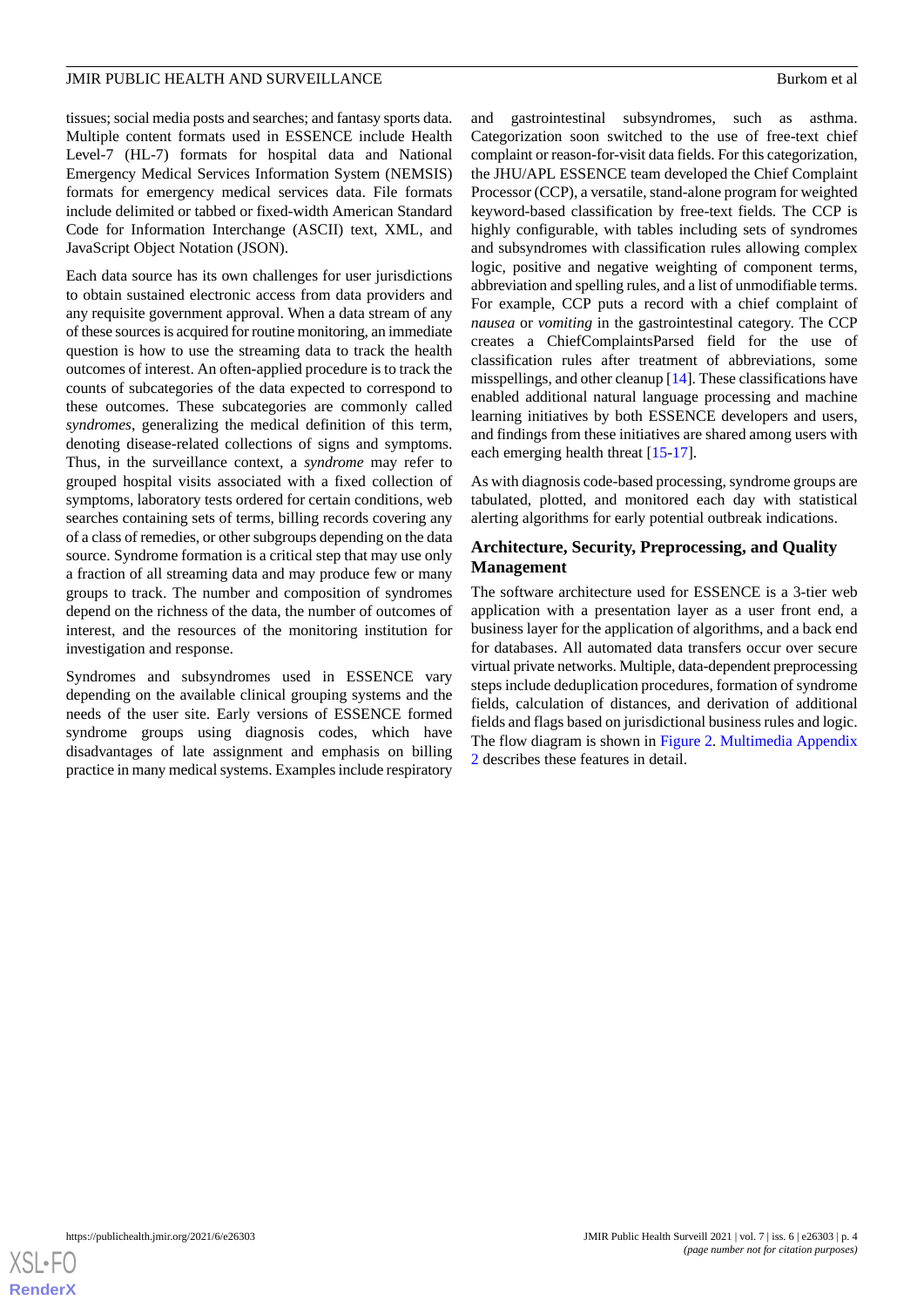<span id="page-4-0"></span>**Figure 2.** Flow diagram illustrating typical Electronic Surveillance System for the Early Notification of Community-Based Epidemics (ESSENCE) data flow with databases and tables, generalized to account for diversity among user needs and server configurations. API: application program interface; ED: emergency department; GIS: geographic information system.



## **Alerting Methods Using Statistics and Artificial Intelligence**

The following principles were derived from ESSENCE users to guide method selection and to clarify the interpretation of results.

General considerations include:

- These methods are not intended to identify outbreaks positively without supporting evidence. Their purpose is to direct the attention of limited monitoring staff with increasingly complex data streams to data features that merit further investigation. They have also been useful for corroborating clinical suspicions, rumor control, tracking of known or suspected outbreaks, monitoring of special events and health effects of severe weather, and other locally important aspects of situational awareness. Successful users value these methods more for the latter purposes and do not base public health responses solely on algorithm alerts.
- These algorithms are one-sided tests that monitor only unusually high counts, not low ones. Low counts could result from a critical outbreak situation that prevents data reporting, but there are many more common reasons for low counts (such as unscheduled closings or system problems), so the algorithms do not test for abnormally low counts.
- In addition to the data- and disease-specific considerations below, the algorithm selection was also driven by system considerations. Users need to monitor many types of data rapidly. External covariates, such as climate data or clinic schedules, may not be available for prompt analysis. Many methods in the literature, armed with retrospective data of a certain type, depend on the analysis of substantial history.

[XSL](http://www.w3.org/Style/XSL)•FO **[RenderX](http://www.renderx.com/)**

Day-to-day users, often with only a small fraction of time available for monitoring, will not wait for several minutes for each query. Building separate algorithms for each user data stream is impractical, especially because sufficient data history is unavailable for many standard time series and all ad hoc series; therefore, ESSENCE methods have been adapted from the literature and engineered for appropriate matching to the data and timely results.

If the time series monitored by algorithms represent many combinations of clinical groupings, age groups, and geographic regions, excessive alerting may occur simply because of the number of tests applied. The summary alert method was implemented to limit excessive alerting. This method is based on the control of the false discovery rate, that is, the expected ratio of false alerts to the total alert count, and its statistical implementation in ESSENCE is detailed in [Multimedia Appendix 3](#page-9-15). Aside from analytic methods to control alerting, default alert lists should be limited to results from the time series of interest to the user, either by system design or by the user's active specification. For example, one method of reducing the default alert list is to restrict algorithms to all-age time series groupings. Depending on the scope of the user's responsibility, the alert list may also be restricted according to both epidemiological interest and the resources available for investigation. For example, a monitor of a national-level system with algorithms applied to many facilities may be interested only in alerts with at least 5 to 10 cases. In circumstances of heightened concern, these restrictions can be relaxed, or the user can use ESSENCE advanced querying methods to apply algorithms to age groups and/or subsyndromes.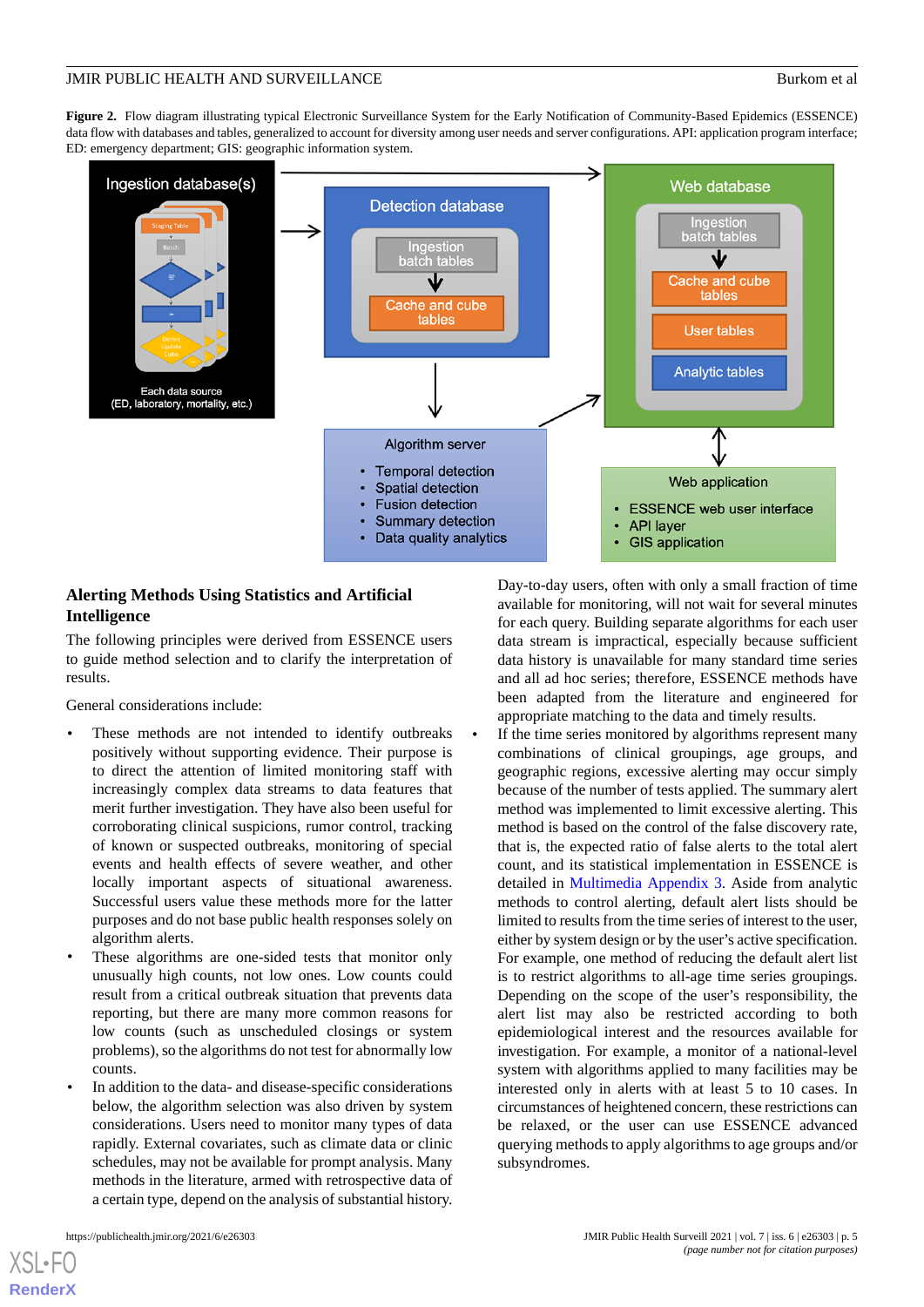Individual alerting algorithms implemented in ESSENCE are listed and described in [Multimedia Appendix 3.](#page-9-15)

#### **Visualization**

Both standard and user-customizable visualizations are available in ESSENCE, many shaped in response to user ideas and requests. Highly configurable and interactive modes of data stratification and filtering, graphical and tabular customization, user preference management, and sharing features allow users to query data and view geographic representations, time series and data details pages, and reports. [Figure 2](#page-4-0) shows examples of the standard plots and maps. [Multimedia Appendix 4](#page-9-9) (Figures S1-S4) summarizes key features with explanations and screenshots of novel visualizations developed for ESSENCE to fulfill requests of the user community.

## *Results*

#### **Overview of Findings**

The results in this section represent a broad range of ESSENCE applications, especially those not previously published in the peer-reviewed literature, which demonstrate how ESSENCE monitors health threats at national, state, and local jurisdictions. Rather than giving the results of one analytic method applied to a particular data set, we show the results of the data architecture, analytics, and visualizations described in the previous section for public health objectives achieved by users. The following sections demonstrate the system simplicity, flexibility, and acceptability, key attributes from published system evaluation guidelines [\[18](#page-9-16)]. The examples in these sections were chosen to show the breadth and depth of the application to meet these criteria. For the other attributes, each ESSENCE user has local surveillance objectives and constraints that impose the requirements of performance metrics, such as sensitivity, positive predictive value, and timeliness. Algorithms described in the analytic details supplement were developed to maximize the local sensitivity or positive predictive value tradeoff and other practical metrics.

In addition to the versions used and shared by the US surveillance community, the applications below refer to the open-source Suite for Automated Global Electronic bioSurveillance (SAGES) toolkit that ESSENCE developers have provided for non-US health monitors, including OpenESSENCE and ESSENCE Desktop editions [\[19](#page-10-0),[20\]](#page-10-1). On the basis of the features and functionality of ESSENCE, tools within SAGES were developed specifically for use in low- and middle-income countries with limited resources but do not include some of the more recent analytics and visualization tools requested by users across the NSSP.

#### **Infectious Disease Applications**

Early applications of ESSENCE focused on the detection of infectious disease outbreaks, with much attention paid to influenza-like illness because it is a prodrome for multiple naturally occurring diseases and for many potentially weaponized for bioterrorism [[21,](#page-10-2)[22](#page-10-3)]. Civilian [[23\]](#page-10-4), military [[22\]](#page-10-3), and VA [[24\]](#page-10-5) ESSENCE users monitored for outbreaks of seasonal and nonseasonal outbreaks of febrile respiratory

infections, gastrointestinal infections caused by contaminated food or water, and rarer infections.

Surveillance systems were particularly helpful in tracking the pandemic of the novel H1N1 influenza in 2009 [\[24](#page-10-5)]. The pandemic was important as an interregional use of surveillance systems to track a common threat. For example, the National Capital Region Disease Surveillance Network, comprising ESSENCE users at health departments in the District of Columbia and parts of the states of Maryland and Virginia, shares population-level disease incidence information to promote interjurisdictional surveillance. In 2009, this network allowed National Capital Region public health practitioners to track the course of the pandemic from the spring through the fall, comparing the overall and age-specific burden of illness to national and neighboring state trends. A broader collaboration between ESSENCE and non-ESSENCE system users adopted a standardized definition of influenza-like illness to enable uniform local tracking of the pandemic across the United States [[25\]](#page-10-6).

Users have applied ESSENCE to form and share queries for indications of other infectious diseases using text from chief complaints, discharge diagnosis, and triage notes when available. Infectious threats tracked in published examples include general waterborne diseases [\[26](#page-10-7)], tuberculosis [[17\]](#page-9-14), rabies [[27\]](#page-10-8), and Middle East Respiratory Syndrome [[15\]](#page-9-13). In recent years, concerns over mosquito-borne diseases have generated new queries by multiple users and occasionally uncovered important cases  $[16]$  $[16]$ .

The health department of Maricopa County, Arizona, presented an example of the benefits of surveillance systems in June 2018. The department had added an ESSENCE query for signs of Rocky Mountain spotted fever, which is not endemic to that county, because of concerns that cases transferred from endemic areas might be missed. A child's patient record was signaled by the query, and the department contacted the hospital. This contact led to the reversal of a medication decision that might have been fatal to the child [\[28](#page-10-9)].

Such monitoring activities have repeatedly uncovered unreported cases of diseases for which reporting is mandatory [[29\]](#page-10-10). These findings illustrate the importance of redundancy with systems such as ESSENCE to avoid missing important cases, even when traditional reporting mandates exist.

At the submission of this manuscript, the intense collaboration of ESSENCE users is focused on tracking the COVID-19 pandemic. General queries on COVID-like illness and specific ones involving pneumonia and specific symptom sets are being refined and shared [\[30](#page-10-11)].

## **Applications for Tracking Burden of Severe Weather and Natural Disaster Events**

Health departments have used ESSENCE for preparedness, health burden assessment, and response to severe storms and other natural disasters. The state of Oregon conducted a successful program to mitigate the effects of wildfires [[31\]](#page-10-12). This program featured customized ESSENCE queries with other coordinated efforts among state and local health departments and preparedness teams. Among several states that use

 $XS$  $\cdot$ FC **[RenderX](http://www.renderx.com/)**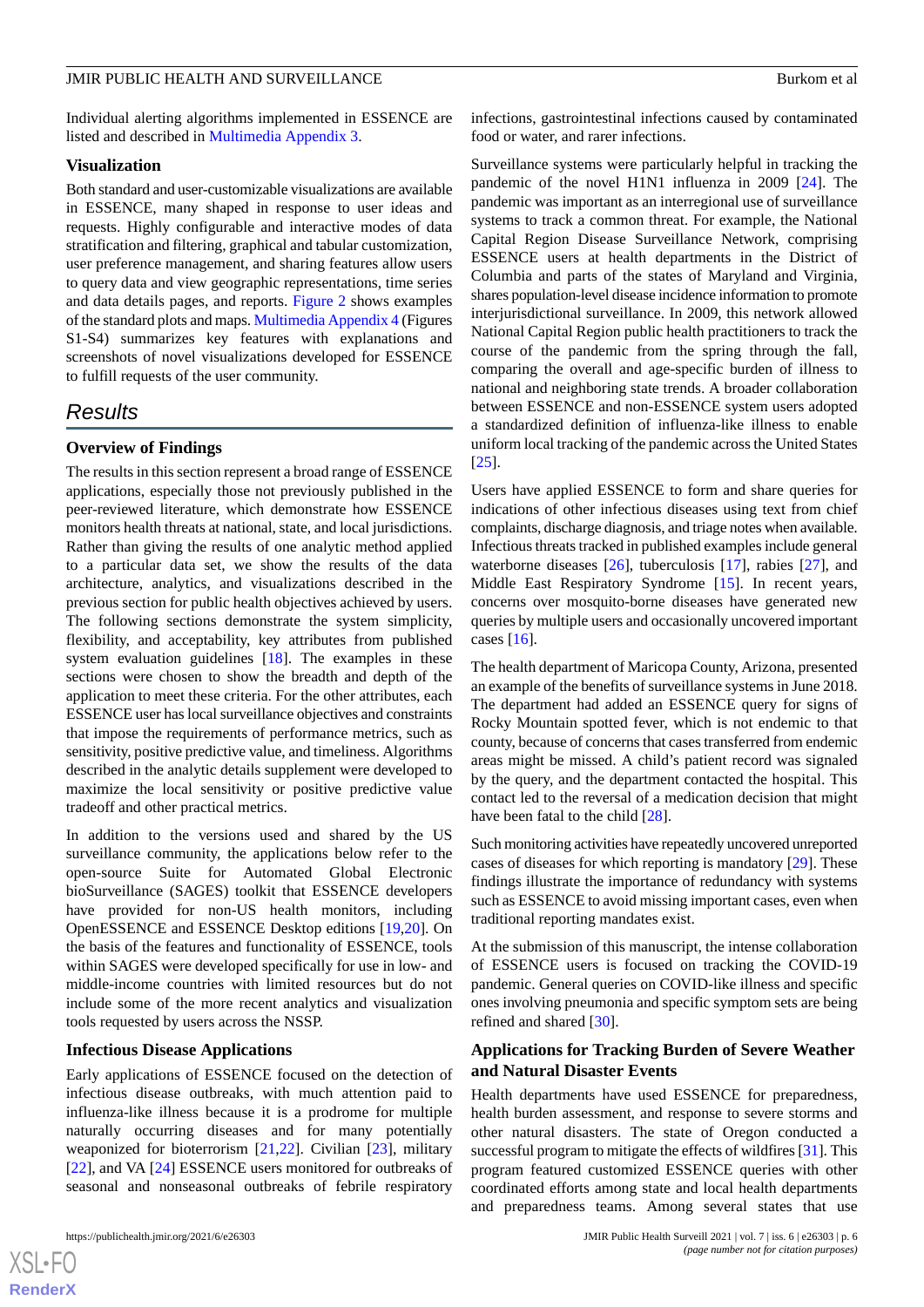ESSENCE to monitor the effects of hurricanes, the Tennessee Health Department devised queries to determine the volume and clustering of patients in local hospitals because of storms in other states [[32\]](#page-10-13). Effective monitoring of some events requires a combination of multiple data sources. Following a prolonged storm-related power outage, the health department of Seattle-King County, Washington, combined data from the ESSENCE ED data with ambulance calls and public utility data to monitor for cases and clusters of carbon monoxide poisoning and food poisoning [[33\]](#page-10-14). More recently, the Florida Health Department monitored carbon monoxide poisoning after Hurricane Irma in 2017 [\[34](#page-10-15)]. Institutions using ESSENCE are increasingly incorporating environmental and other data sources in their systems for richer situational awareness of disaster-related health threats [\[35](#page-10-16),[36\]](#page-10-17).

#### **Applications for Mass Gathering Surveillance**

Scheduled mass gathering events such as political conventions and major athletic competitions concern population health monitors because (1) such events are bioterrorism opportunities to harm many victims and gain media attention, (2) infections through contaminated food or water could spread rapidly through the expanded population, (3) those visiting for several days could import infections or take them back to their own cities, and (4) a surge of patients could overwhelm local care provider resources. Adequate preparedness and response require coordination across jurisdictional boundaries, but privacy laws often restrict patient-level data sharing. ESSENCE syndrome definitions and queries have been customized for many such events. In 2007, Marion County, Indiana, and Cook County, Illinois, were home counties for the competing teams in Super Bowl XLI, and the game was hosted in Miami-Dade, Florida. The health departments of these geographically distant counties were ESSENCE users, and customization of their systems for the days surrounding the event helped coordinate surveillance despite only 2 weeks' notice after the teams were determined [[37\]](#page-10-18).

A partnership between the Florida Department of Health and the US HHS Office of the Assistant Secretary for Preparedness and Response to improve the response of Disaster Medical Assistance Teams produced a new ESSENCE module that was deployed for health monitoring of the 2012 Republican National Convention in Tampa [\[36\]](#page-10-17). State and county health departments used ESSENCE for coordinated monitoring of crowds at the US Olympic Trials in July 2016 [\[38](#page-10-19)]. In January 2017, the Washington DC Department of Health used ESSENCE queries along with other data sources for health surveillance at the 58th US presidential inauguration [\[39](#page-10-20)].

For monitoring of events outside the United States, JHU/APL developed the SAGES system, the open-source version of ESSENCE designed for global resource-limited settings, in 2014 to monitor the 8th Micronesian Games held in Federated States of Micronesia, Pohnpei, and the 3rd International Conference on Small Island Developing States in Apia, Samoa [[40\]](#page-11-0).

## **Applications for Chronic Disease and Mental Health Surveillance**

The use of ESSENCE to monitor risk factors and incidence of chronic disease and mental health disorders has proliferated since a DoD ESSENCE study using clinic and prescription data to monitor behavioral health in 2004 [\[41](#page-11-1)]. The Boulder County, Colorado Health Department recently implemented and tested multiple queries to monitor mental health [\[42](#page-11-2)].

Addressing ESSENCE utility for chronic diseases in general, the Cook County Illinois health department applied machine learning methods to assess the utility of ESSENCE ED data for monitoring cardiovascular disease, acute myocardial infarction, acute coronary syndrome, stable angina, stroke, diabetes, hypertension, asthma, and chronic obstructive pulmonary disease. From correlational validation testing based on 8 full years of chief complaint text and electronic medical record data, they concluded that ESSENCE data are suitable for monitoring all these conditions except stable angina and hypertension "at local, state, or national levels" [\[43](#page-11-3)]. The Nebraska State Health Department has used ESSENCE to monitor for cardiovascular disease for several years, and the Florida State Department similarly monitors acute myocardial infarction incidence [\[44](#page-11-4)].

## **Applications for Injury and Substance Abuse Surveillance**

An unexpected but arguably the most helpful benefit of ESSENCE to health department users is to facilitate communication and collaboration among agency divisions. An important example in the context of the ongoing opioid overdose crisis has been the strengthening of connections between syndromic surveillance specialists and groups specializing in injury prevention, behavioral health, and drug abuse. Adaptations of ESSENCE included queries for both prescription and illicit drug types and overdose cluster detection to help inform public health response tactics, such as needle exchange and naloxone distribution.

Multiple health departments have applied ESSENCE to gain awareness of the locations and subpopulations at risk of injuries from falls [\[45](#page-11-5)]. The Boston Public Health Commission in Massachusetts used it to monitor for hearing loss, acute depression, and explosion-related injuries in the aftermath of the 2013 Boston Marathon bombing and subsequent manhunt. The St Louis Missouri Health Department established ESSENCE queries for injuries indicative of bomb-making activities [\[46](#page-11-6)].

Monitoring for substance abuse is common among ESSENCE users. The Tri-County Health Department in Colorado uses its system to investigate the adverse effects of marijuana use [[47\]](#page-11-7). The Florida State Department queries for ED visits resulting from synthetic marijuana [[48\]](#page-11-8) and for novel street drugs, such as Flakka, as they become known public health problems [[49\]](#page-11-9). Recently, the opioid crisis has stimulated intense collaboration, including shared syndrome definitions and analytic case-finding tools among geographically scattered institutions using ESSENCE [[50-](#page-11-10)[52](#page-11-11)].

The ongoing adaptation of ESSENCE to meet the needs of the understaffed public health practice community has provided a means to share methods and information, although data are

```
XS • FC
RenderX
```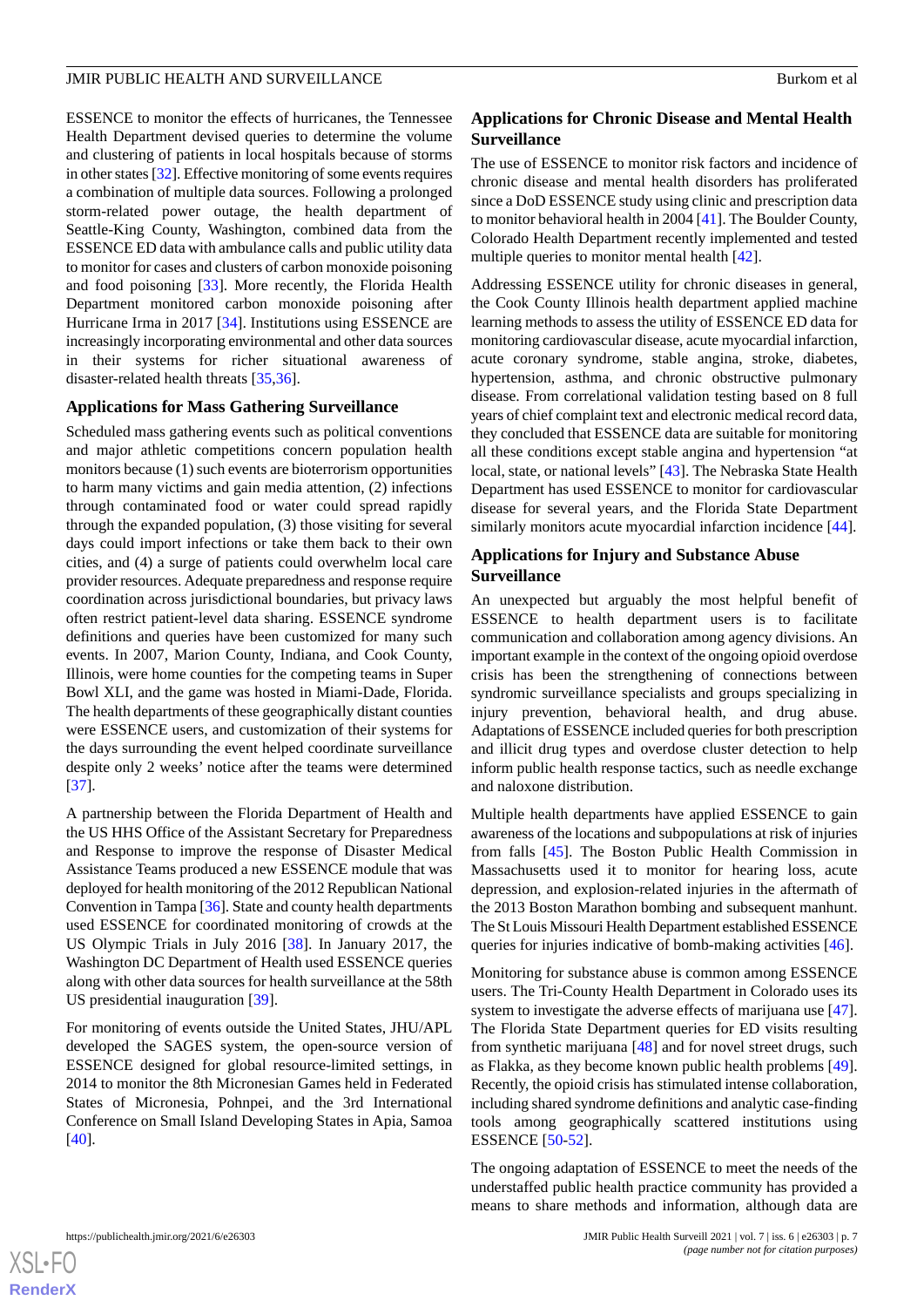often not shareable. The common analytic platform has enabled an evolving user ecosystem of multiple working groups, and the US CDC currently hosts the NSSP Community of Practice, with subgroups including Syndrome Definition, Data Quality, and Technical Committees [[53\]](#page-11-12). The Syndrome Definitions committee promotes the analysis of common queries among geographically scattered user sites and the US CDC [\[54](#page-11-13)], thus improving communication between local and national health monitors. Epidemiologists, system designers, and other stakeholders may find and share resources on committee websites and through the NSSP Knowledge Repository [\[30](#page-10-11)]. A primary example is the opioid overdose crisis, a noninfectious threat. In addition to analytics and visualizations to support the activities related to this crisis, developers and users have worked together to acquire additional data sources, such as emergency medical incidents, poison center calls, and death records, to determine the benefit of fusing information varying in specificity and timeliness into a common surveillance picture to better inform awareness and interventions.

Regarding data standards that are essential among the many NSSP stakeholders, [Multimedia Appendix 2](#page-8-1) refers to the reference tables and business logic to convert data field entries into categorical values from standard sources such as the Public Health Information Network Vocabulary Access and Distribution System and from evolving standards developed by NSSP Data Sharing and Syndrome Definitions workgroups.

## *Discussion*

## **Principal Findings**

In the *Results* section, the multiple applications of ESSENCE installations by health departments at various levels and the surveillance community initiatives enabled and expedited by the system illustrate the combined effect of the technical components described in the *Methods* section and developed over 20 years, driven by the major influence of public health users. The following sections describe the lessons learned, key innovations, and user-driven enhancements.

#### **Lessons Learned**

Several principles have driven the success of ESSENCE since its origins in the late 1990s.

#### *Versatility*

Users have valued the configurability and adaptability of ESSENCE. Default categorization of complex data into syndromic groupings has always been valuable to users who are inexperienced or who do not have the time to formulate or validate their own categories for monitoring. Conversely, health departments with greater analysis capacity have long demanded surveillance systems that allow them to create their own categories to track, and ESSENCE customization with query-building features using both diagnosis codes and free text has grown along with the sophistication and broadening needs of health department users. Precomputed, canned analysis products are not found in ESSENCE. However, versatility presents challenges to database design and to the selection and adaptation of statistical analysis tools. Surveillance data evolve with institutional information systems and formats, coding

[XSL](http://www.w3.org/Style/XSL)•FO **[RenderX](http://www.renderx.com/)** practices, and epidemiological concerns. Typically, users cannot wait for several minutes for data retrieval and time-consuming model runs. Alerting algorithms applied prospectively to detect disparate events in a wide variety of data types cannot match the detection performance of models developed retrospectively using historical data sets labeled with target events for a particular syndrome. The ESSENCE algorithm baselines do not span years, not only for storage and computational reasons but also because for many users' desired data types, stable data or any data are available only within the past year. Hence, ESSENCE alerting algorithms, adapted from published applications of models and control charts in health care settings [[55](#page-11-14)[-57](#page-11-15)], use rolling baselines of weeks rather than years.

#### *Facilitating Communication*

Multiple ESSENCE users have remarked that one of the system's main benefits has been to facilitate communication with other divisions within a health department, with external local and federal agencies, and with care facilities that provide data and can benefit from the broader geographic perspective that a surveillance system enables. Hence, substantial ESSENCE development has occurred in response to user requests for custom analysis comparisons, visualizations, and report formats, allowing overburdened users to concentrate on the task of routine health monitoring. In situations where data sharing is precluded by county or state regulations, ESSENCE communication tools have enabled information sharing. The sharing and query-building tools in the visualization section have been increasingly used to enhance collaboration among NSSP subcommittees as well as individual users.

#### *Multiple Analysis Modes*

The applicability of individual analysis modes, such as univariate and multivariate time series monitoring, spatiotemporal cluster detection, and single case identification all depend on the nature and quality of available data. For example, the spatial scan statistic implemented in ESSENCE can avoid issues of jurisdictional boundaries, but only if data location fields are present and reliably represented in the data. In many data sources, the limitation of location fields to zip codes or postal codes restricts the geographic precision of clusters of interest. Health monitors generally require multiple methods to analyze population health data. A notable example is that ESSENCE users in multiple health departments have discovered unreported cases of reportable disease that traditional sentinel surveillance is mandated to communicate to public health. The various analysis modes of ESSENCE provide affordable and sometimes beneficial redundancy and safety net functionality.

The following list summarizes these lessons for developers of other systems:

- Accommodation for a variety of processing systems and data types, flow, and format.
- Features facilitating shareable ad hoc queries and reports to investigate novel concerns.
- A suite of analytic tools allowing multiple looks at available data, tools that provide prompt feedback and do not require years of data history.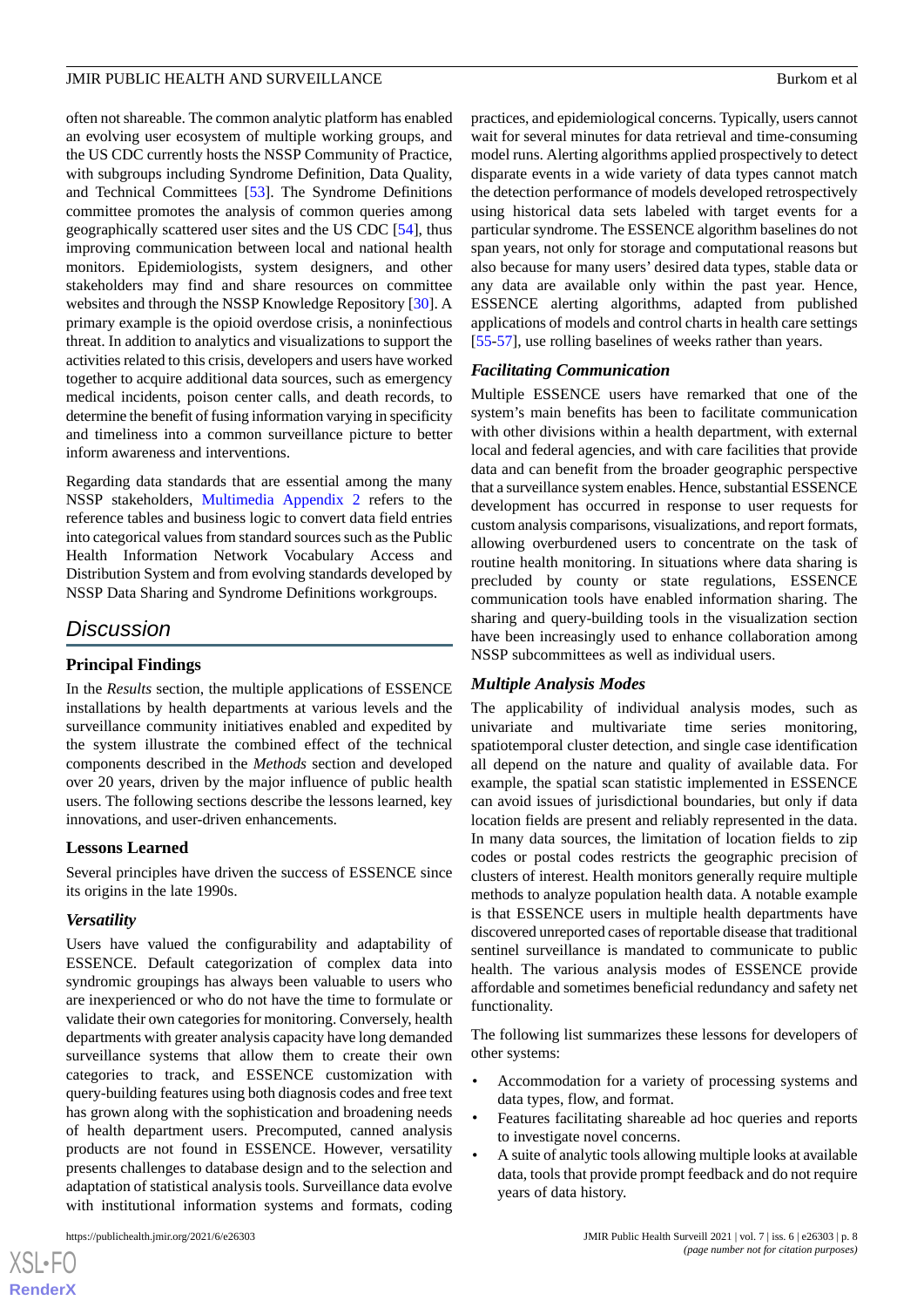- Provision of default views as well as tools to modify and arrange them as desired while avoiding canned or precomputed visualizations.
- Integrated collaboration features and user events to foster direct community involvement in system evolution.

## **Innovation**

The development of ESSENCE has produced novel features in areas of complex, disparate data management, analytical methods, and the enhancement of user reporting and collaboration, interrelated efforts to empower health monitors. The data management advances include architecture and data transfer capabilities to meet the needs of institutions with varying resources. Analytics advances require data quality examination methods and alerting algorithms appropriate for diverse data time series that meet rapid response needs and do not require more than a few months of data history. User experience enhancements include customizable visualization and reporting features that provide unique time- and resource-saving capabilities.

#### **User-Driven Enhancements**

Recent ESSENCE projects have produced a variety of user capability enhancements. For sharing information within and across jurisdictions, web-based features allow users to share what they are doing within ESSENCE with peers and to see what others are querying and find interesting. Text analysis and visualizations facilitate the creation of ad hoc local free-text queries. These features provide correlation, trend, and association analytics to help the user determine what terms or phrases should or should not be included in queries.

Back-end tools and checks with visualizations allow the user to closely monitor the local ESSENCE system for data issues and irregularities. These administrative capabilities help managers and users maintain day-to-day system availability and improve the visibility of issues that may develop over time.

Recently added visualizations and cohort clustering analytic tools for longitudinal assessment allow users to determine

categories of patients who use health care systems that provide data to ESSENCE. These tools can show patient-level usage trends to inform the allocation of health care resources in a community.

## **Conclusions**

Installations of ESSENCE have provided systems capable of meeting public health surveillance requirements at multiple levels of purview and jurisdiction. The data architecture runs on modular configurations of a variable number of servers, with the number contingent on the data volume, number of active users, and frequency of required analysis operations; hence, the ESSENCE data architecture accommodates the acquisition and transfer processes of small and very large health departments. Essential to the growth of ESSENCE has been the capability provided to the user community to drive system development to meet its evolving needs. Users are provided with multiple syndrome and subsyndrome categories but are not limited by them or by canned or precomputed visualizations. Tools are provided to build simple or arbitrarily complex queries and dashboards for routine monitoring. The rich set of analytic methods includes alerting algorithms and other tracking tools applicable to sparse or rich data streams, with adjustment for only the most common data issues. These tools require historical baseline data of at most a few months, both accommodating limited historical data and providing fast turnaround for understaffed public health monitors. Although these algorithms cannot be tuned to particular syndromic categories or health events as in retrospective studies, they are designed for a range of common data types and behaviors. Current data missingness and lateness indicators are also provided to help users assess the reliability of the visualizations and statistics that they view. Finally, ESSENCE provides a growing suite of communications capabilities for customizable reporting, sharing, and convenient download for additional analytics. These combined features have streamlined onboarding, promoted methods and information sharing among the public health community, and enabled the diverse, all-hazards applications described earlier.

#### **Acknowledgments**

The authors would like to acknowledge the invaluable assistance provided by their colleagues and partners. The continued ESSENCE research and development would not have been possible without the support of the CDC, DoD, VA, numerous state and local health departments, and JHU/APL over the last 20 years. The authors especially acknowledge the numerous champions and advisors among ESSENCE users who have dedicated time and effort to the betterment of public health surveillance.

## <span id="page-8-0"></span>**Conflicts of Interest**

<span id="page-8-1"></span>None declared.

[XSL](http://www.w3.org/Style/XSL)•FO **[RenderX](http://www.renderx.com/)**

## **Multimedia Appendix 1**

The Electronic Surveillance System for the Early Notification of Community-Based Epidemics (ESSENCE) history highlights. [DOC File, 36 KB-Multimedia Appendix 1]

## **Multimedia Appendix 2**

The Electronic Surveillance System for the Early Notification of Community-Based Epidemics (ESSENCE) data architecture, security, and preprocessing. [[DOC File , 85 KB-Multimedia Appendix 2](https://jmir.org/api/download?alt_name=publichealth_v7i6e26303_app2.doc&filename=9113432f3618aa09d132dbb23b8fb373.doc)]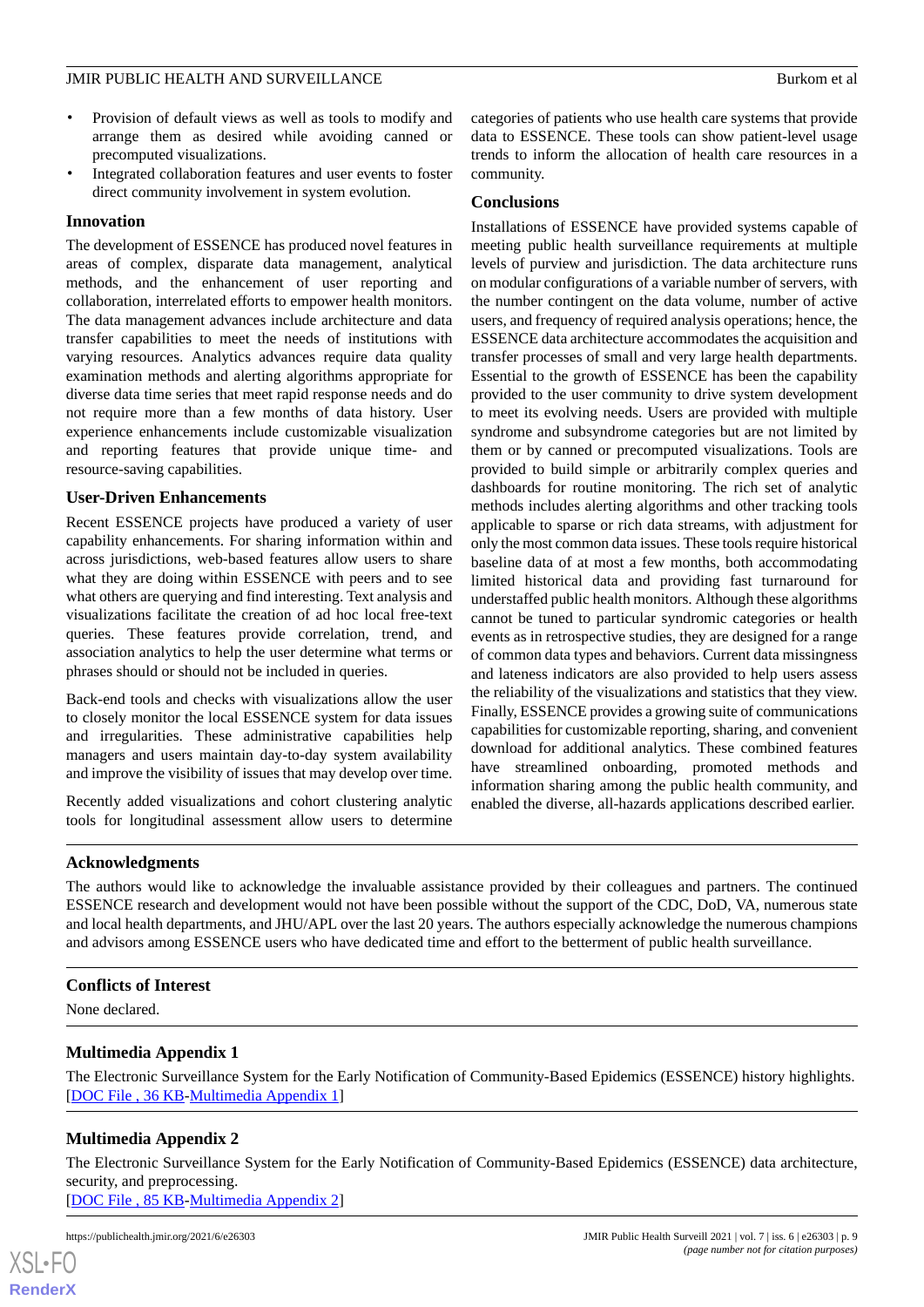## <span id="page-9-15"></span>**Multimedia Appendix 3**

Principles and details of The Electronic Surveillance System for the Early Notification of Community-Based Epidemics (ESSENCE) alerting algorithms.

[[DOC File , 257 KB-Multimedia Appendix 3](https://jmir.org/api/download?alt_name=publichealth_v7i6e26303_app3.doc&filename=20d2e2cadfa7d09cf056817d65a068df.doc)]

## <span id="page-9-9"></span>**Multimedia Appendix 4**

Visualization tools in the Electronic Surveillance System for the Early Notification of Community-Based Epidemics (ESSENCE). [[DOC File , 714 KB-Multimedia Appendix 4](https://jmir.org/api/download?alt_name=publichealth_v7i6e26303_app4.doc&filename=c6f2975a2cc888cb8206d948af99dfe6.doc)]

## <span id="page-9-0"></span>**References**

- 1. Mandl KD, Overhage JM, Wagner MM, Lober WB, Sebastiani P, Mostashari F, et al. Implementing syndromic surveillance: a practical guide informed by the early experience. J Am Med Inform Assoc 2004 Nov 21;11(2):141-150 [\[FREE Full text](http://europepmc.org/abstract/MED/14633933)] [doi: [10.1197/jamia.M1356\]](http://dx.doi.org/10.1197/jamia.M1356) [Medline: [14633933\]](http://www.ncbi.nlm.nih.gov/entrez/query.fcgi?cmd=Retrieve&db=PubMed&list_uids=14633933&dopt=Abstract)
- 2. Paterson BJ, Durrheim DN. The remarkable adaptability of syndromic surveillance to meet public health needs. J Epidemiol Glob Health 2013 Mar;3(1):41-47 [[FREE Full text](https://linkinghub.elsevier.com/retrieve/pii/S2210-6006(12)00067-6)] [doi: [10.1016/j.jegh.2012.12.005](http://dx.doi.org/10.1016/j.jegh.2012.12.005)] [Medline: [23856537](http://www.ncbi.nlm.nih.gov/entrez/query.fcgi?cmd=Retrieve&db=PubMed&list_uids=23856537&dopt=Abstract)]
- <span id="page-9-1"></span>3. Thomas M, Yoon P, Collins J, Davidson A, Kenzie WR. Evaluation of syndromic surveillance systems in 6 US state and local health departments. J Public Health Manag Pract 2018;24(3):235-240 [[FREE Full text](http://europepmc.org/abstract/MED/28961606)] [doi: [10.1097/PHH.0000000000000679](http://dx.doi.org/10.1097/PHH.0000000000000679)] [Medline: [28961606](http://www.ncbi.nlm.nih.gov/entrez/query.fcgi?cmd=Retrieve&db=PubMed&list_uids=28961606&dopt=Abstract)]
- <span id="page-9-2"></span>4. Sosin D, DeThomasis J. Evaluation challenges for syndromic surveillance--making incremental progress. Morb Mortal Wkly Rep 2004 Sep 24;53:125-129 [[FREE Full text\]](http://www.cdc.gov/mmwr/preview/mmwrhtml/su5301a25.htm) [Medline: [15714641\]](http://www.ncbi.nlm.nih.gov/entrez/query.fcgi?cmd=Retrieve&db=PubMed&list_uids=15714641&dopt=Abstract)
- <span id="page-9-3"></span>5. Lewis MD, Pavlin JA, Mansfield JL, O'Brien S, Boomsma LG, Elbert Y, et al. Disease outbreak detection system using syndromic data in the greater Washington DC area. Am J Prev Med 2002 Oct;23(3):180-186. [doi: [10.1016/s0749-3797\(02\)00490-7](http://dx.doi.org/10.1016/s0749-3797(02)00490-7)] [Medline: [12350450\]](http://www.ncbi.nlm.nih.gov/entrez/query.fcgi?cmd=Retrieve&db=PubMed&list_uids=12350450&dopt=Abstract)
- <span id="page-9-4"></span>6. Lombardo J, Burkom H, Elbert E, Magruder S, Lewis SH, Loschen W, et al. A systems overview of the electronic surveillance system for the early notification of community-based epidemics (ESSENCE II). J Urban Health 2003 Jun;80(2 Suppl 1):32-42 [[FREE Full text](http://europepmc.org/abstract/MED/12791777)] [doi: [10.1007/pl00022313\]](http://dx.doi.org/10.1007/pl00022313) [Medline: [12791777](http://www.ncbi.nlm.nih.gov/entrez/query.fcgi?cmd=Retrieve&db=PubMed&list_uids=12791777&dopt=Abstract)]
- <span id="page-9-6"></span><span id="page-9-5"></span>7. Siegrist D, Pavlin J. Bio-ALIRT biosurveillance detection algorithm evaluation. Morb Mortal Wkly Rep 2004 Sep 24;53:152-158 [\[FREE Full text\]](http://www.cdc.gov/mmwr/preview/mmwrhtml/su5301a29.htm) [Medline: [15714645](http://www.ncbi.nlm.nih.gov/entrez/query.fcgi?cmd=Retrieve&db=PubMed&list_uids=15714645&dopt=Abstract)]
- <span id="page-9-7"></span>8. Biosense platform quick start guide to using ESSENCE. National Syndromic Surveillance Program. 2017. URL: [https:/](https://www.cdc.gov/nssp/biosense/docs/biosense-platform-quick-start-guide-for-essence.pdf) [/www.cdc.gov/nssp/biosense/docs/biosense-platform-quick-start-guide-for-essence.pdf](https://www.cdc.gov/nssp/biosense/docs/biosense-platform-quick-start-guide-for-essence.pdf) [accessed 2017-04-24]
- <span id="page-9-8"></span>9. Kumar RS, White JR. Impact of the NSSP's transition to ESSENCE on chief complaint field-based syndromes. Online J Public Health Inform 2018 May 22;10(1):8365. [doi: [10.5210/ojphi.v10i1.8365\]](http://dx.doi.org/10.5210/ojphi.v10i1.8365)
- <span id="page-9-10"></span>10. National Syndromic Surveillance Program (NSSP). Centers for Disease Control and Prevention. 2021. URL: [https://www.](https://www.cdc.gov/nssp/overview.html#bioSense) [cdc.gov/nssp/overview.html#bioSense](https://www.cdc.gov/nssp/overview.html#bioSense) [accessed 2021-03-14]
- <span id="page-9-11"></span>11. German R, Lee L, Horan J, Milstein R, Pertowski C, Waller M, Guidelines Working Group Centers for Disease ControlPrevention (CDC). Updated guidelines for evaluating public health surveillance systems: recommendations from the Guidelines Working Group. MMWR Recomm Rep 2001 Jul 27;50(RR-13):1-35. [Medline: [18634202](http://www.ncbi.nlm.nih.gov/entrez/query.fcgi?cmd=Retrieve&db=PubMed&list_uids=18634202&dopt=Abstract)]
- <span id="page-9-12"></span>12. Disaster medical assistance teams. Office of the Assistant Secretary for Preparedness and Response - U.S. Department of Health and Human Services. 2017. URL: [https://www.phe.gov/Preparedness/responders/ndms/ndms-teams/Pages/dmat.](https://www.phe.gov/Preparedness/responders/ndms/ndms-teams/Pages/dmat.aspx) [aspx](https://www.phe.gov/Preparedness/responders/ndms/ndms-teams/Pages/dmat.aspx) [accessed 2019-12-18]
- <span id="page-9-17"></span><span id="page-9-13"></span>13. National Poison Data System. American Association of Poison Control Centers (AAPCC). 2019. URL: [https://aapcc.org/](https://aapcc.org/national-poison-data-system) [national-poison-data-system](https://aapcc.org/national-poison-data-system) [accessed 2020-11-01]
- 14. Sniegoski CA. Automated syndromic classification of chief complaint records. Johns Hopkins Apl Technical Digest 2004;25(1):68-75 [[FREE Full text](https://www.jhuapl.edu/Content/techdigest/pdf/V25-N01/25-01-Sniegoski.pdf)]
- 15. Munroe J, Straver R, Rubino H, Pritchard S, Atrubin D, Hamilton JJ. MERS PUI surveillance and restrospective identification in ESSENCE-FL, 2013-2015. Online J Public Health Inform 2017 May 02;9(1):7696. [doi: [10.5210/ojphi.v9i1.7696\]](http://dx.doi.org/10.5210/ojphi.v9i1.7696)
- <span id="page-9-16"></span><span id="page-9-14"></span>16. Centers for Disease Control and Prevention. Florida Department of Health Syndromic Surveillance identifies unreported cases of zika virus disease, 2016–2017. National Syndromic Surveillance Program (NSSP). 2019. URL: [https://www.](https://www.cdc.gov/nssp/success-stories/FL-Zika.html#:~:text=Syndromic%20surveillance%20identified%2017%20Zika,locally%20spread%20Zika%20virus%20disease) [cdc.gov/nssp/success-stories/FL-Zika.](https://www.cdc.gov/nssp/success-stories/FL-Zika.html#:~:text=Syndromic%20surveillance%20identified%2017%20Zika,locally%20spread%20Zika%20virus%20disease) [html#:~:text=Syndromic%20surveillance%20identified%2017%20Zika,locally%20spread%20Zika%20virus%20disease](https://www.cdc.gov/nssp/success-stories/FL-Zika.html#:~:text=Syndromic%20surveillance%20identified%2017%20Zika,locally%20spread%20Zika%20virus%20disease) [accessed 2019-09-03]
- 17. Wiese M, Atrubin D, McDougle W, Lewis J. Effectiveness of using a chief complaint and discharge diagnosis query in ESSENCE-FL to identify possible tuberculosis patients and contacts in Hillsborough County, Florida. Online J Public Health Inform 2014;6(1):e36. [doi: [10.5210/ojphi.v6i1.5080\]](http://dx.doi.org/10.5210/ojphi.v6i1.5080)
- 18. Buehler J, Hopkins R, Overhage J, Sosin D, Tong V, CDC Working Group. Framework for evaluating public health surveillance systems for early detection of outbreaks: recommendations from the CDC Working Group. MMWR Recomm Rep 2004 May 07;53(RR-5):1-11 [\[FREE Full text\]](https://www.cdc.gov/mmwr/preview/mmwrhtml/rr5305a1.htm) [Medline: [15129191\]](http://www.ncbi.nlm.nih.gov/entrez/query.fcgi?cmd=Retrieve&db=PubMed&list_uids=15129191&dopt=Abstract)

[XSL](http://www.w3.org/Style/XSL)•FO **[RenderX](http://www.renderx.com/)**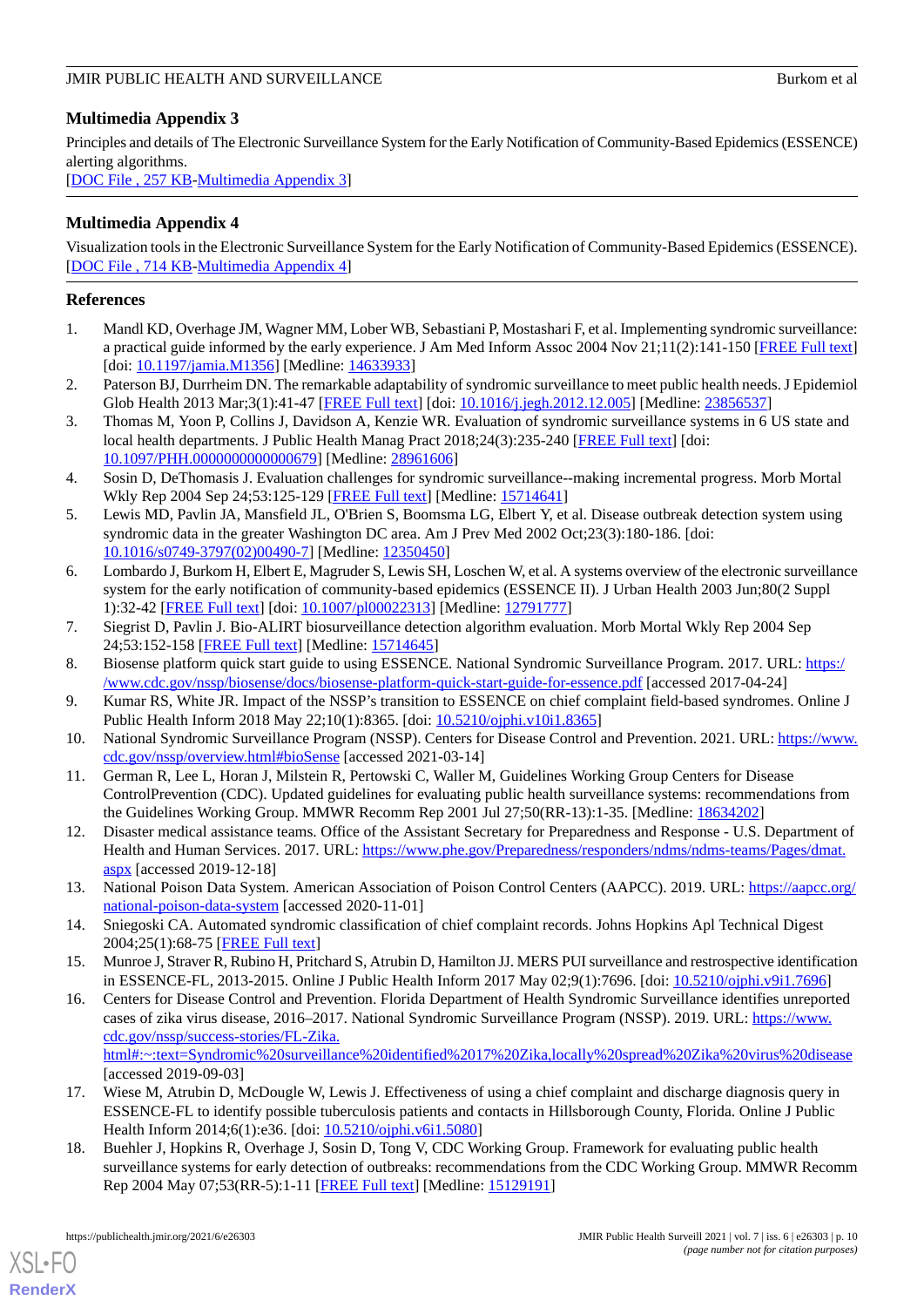- <span id="page-10-0"></span>19. Lewis SL, Feighner BH, Loschen WA, Wojcik RA, Skora JF, Coberly JS, et al. SAGES: a suite of freely-available software tools for electronic disease surveillance in resource-limited settings. PLoS One 2011 May 10;6(5):e19750 [[FREE Full text](https://dx.plos.org/10.1371/journal.pone.0019750)] [doi: [10.1371/journal.pone.0019750\]](http://dx.doi.org/10.1371/journal.pone.0019750) [Medline: [21572957\]](http://www.ncbi.nlm.nih.gov/entrez/query.fcgi?cmd=Retrieve&db=PubMed&list_uids=21572957&dopt=Abstract)
- <span id="page-10-1"></span>20. Lewis S, Feighner B, Loschen W, Wojcik R, Skora J, Coberly J, et al. An overview of suite for automated global electronic biosurveillance (SAGES). In: Proceedings of the Conference on Sensing Technologies for Global Health, Military Medicine, Disaster Response, and Environmental Monitoring II; and Biometric Technology for Human Identification IX. 2012 Presented at: SPIE Defense, Security, and Sensing; 2012; Baltimore, Maryland, United States p. 23-25. [doi: [10.1117/12.944300](http://dx.doi.org/10.1117/12.944300)]
- <span id="page-10-3"></span><span id="page-10-2"></span>21. Franz D, Jahrling P, Friedlander A, McClain DJ, Hoover DL, Bryne WR, et al. Clinical recognition and management of patients exposed to biological warfare agents. J Am Med Assoc 1997 Aug 06;278(5):399-411. [doi: [10.1001/jama.278.5.399\]](http://dx.doi.org/10.1001/jama.278.5.399) [Medline: [9244332\]](http://www.ncbi.nlm.nih.gov/entrez/query.fcgi?cmd=Retrieve&db=PubMed&list_uids=9244332&dopt=Abstract)
- <span id="page-10-4"></span>22. Marsden-Haug N, Foster VB, Gould PL, Elbert E, Wang H, Pavlin JA. Code-based syndromic surveillance for influenzalike illness by International Classification of Diseases, Ninth Revision. Emerg Infect Dis 2007 Feb;13(2):207-216 [[FREE Full](https://www.cdc.gov/eid/content/13/2/207.htm) [text](https://www.cdc.gov/eid/content/13/2/207.htm)] [doi: [10.3201/eid1302.060557\]](http://dx.doi.org/10.3201/eid1302.060557) [Medline: [17479881](http://www.ncbi.nlm.nih.gov/entrez/query.fcgi?cmd=Retrieve&db=PubMed&list_uids=17479881&dopt=Abstract)]
- <span id="page-10-5"></span>23. Hopkins RS, Kite-Powell A, Goodin K, Hamilton JJ. The ratio of emergency department visits for ILI to seroprevalence of 2009 Pandemic Influenza A (H1N1) Virus Infection, Florida, 2009. PLoS Curr 2014 Jun 30;6:A [\[FREE Full text\]](https://doi.org/10.1371/currents.outbreaks.44157f8d90cf9f8fafa04570e3a00cab) [doi: [10.1371/currents.outbreaks.44157f8d90cf9f8fafa04570e3a00cab](http://dx.doi.org/10.1371/currents.outbreaks.44157f8d90cf9f8fafa04570e3a00cab)] [Medline: [25914856](http://www.ncbi.nlm.nih.gov/entrez/query.fcgi?cmd=Retrieve&db=PubMed&list_uids=25914856&dopt=Abstract)]
- <span id="page-10-6"></span>24. Schirmer P, Lucero C, Oda G, Lopez J, Holodniy M. Effective detection of the 2009 H1N1 influenza pandemic in U.S. Veterans Affairs medical centers using a national electronic biosurveillance system. PLoS One 2010 Mar 04;5(3):e9533 [[FREE Full text](https://dx.plos.org/10.1371/journal.pone.0009533)] [doi: [10.1371/journal.pone.0009533](http://dx.doi.org/10.1371/journal.pone.0009533)] [Medline: [20209055](http://www.ncbi.nlm.nih.gov/entrez/query.fcgi?cmd=Retrieve&db=PubMed&list_uids=20209055&dopt=Abstract)]
- <span id="page-10-7"></span>25. Burkom H, Baer A, Paladini M, Revere D, McIntyre A. Analytic evaluation of a standardization effort for the distribute emergency department surveillance project. Proceedings of the Joint Statistical Meetings. 2011. URL: [https://ww2.amstat.org/](https://ww2.amstat.org/meetings/jsm/2011/index.cfm?fuseaction=proceedings) [meetings/jsm/2011/index.cfm?fuseaction=proceedings](https://ww2.amstat.org/meetings/jsm/2011/index.cfm?fuseaction=proceedings) [accessed 2021-05-25]
- <span id="page-10-8"></span>26. Kuspis K, Jagger M, Powell M, Hillwig R. Recognizing recreational water exposure and habituating HAB surveillance in ESSENCE. Online J Public Health Inform 2018 May 22;10(1):2018-2005 [[FREE Full text\]](https://ojphi.org/ojs/index.php/ojphi/article/view/8957) [doi: [10.5210/ojphi.v10i1.8957\]](http://dx.doi.org/10.5210/ojphi.v10i1.8957)
- <span id="page-10-9"></span>27. Bemis K, Frias M, Patel MT, Christiansen D. Using an emergency department syndromic surveillance system to evaluate reporting of potential rabies exposures, Illinois, 2013-2015. Public Health Rep 2017;132(1\_suppl):59S-64S [[FREE Full](http://europepmc.org/abstract/MED/28692394) [text](http://europepmc.org/abstract/MED/28692394)] [doi: [10.1177/0033354917708355\]](http://dx.doi.org/10.1177/0033354917708355) [Medline: [28692394\]](http://www.ncbi.nlm.nih.gov/entrez/query.fcgi?cmd=Retrieve&db=PubMed&list_uids=28692394&dopt=Abstract)
- <span id="page-10-11"></span><span id="page-10-10"></span>28. Centers for Disease Control and Prevention. Arizona monitors transfer of patients with RMSF from tribal lands to facilities in Maricopa County. National Syndromic Surveillance Program (NSSP). 2019. URL: [https://www.cdc.gov/nssp/](https://www.cdc.gov/nssp/success-stories/AZ-RMSF.html) [success-stories/AZ-RMSF.html](https://www.cdc.gov/nssp/success-stories/AZ-RMSF.html) [accessed 2019-09-03]
- <span id="page-10-12"></span>29. O'Connell EK, Zhang G, Leguen F, Llau A, Rico E. Innovative uses for syndromic surveillance. Emerg Infect Dis 2010 Apr;16(4):669-671 [\[FREE Full text\]](https://dx.doi.org/10.3201/eid1604.090688) [doi: [10.3201/eid1604.090688](http://dx.doi.org/10.3201/eid1604.090688)] [Medline: [20350382\]](http://www.ncbi.nlm.nih.gov/entrez/query.fcgi?cmd=Retrieve&db=PubMed&list_uids=20350382&dopt=Abstract)
- <span id="page-10-13"></span>30. NSSP knowledge repository: syndrome definition subcommittee calls. NSSP Community of Practice. URL: [https://www.](https://www.cste.org/page/nsspcop) [cste.org/page/nsspcop](https://www.cste.org/page/nsspcop) [accessed 2020-01-22]
- <span id="page-10-14"></span>31. Powell M, Boyd L. Tracking health effects of wildfires: the oregon ESSENCE wildfire pilot project. Online J Public Health Inform 2017 May 02;9(1):2017-2005 [[FREE Full text\]](https://ojphi.org/ojs/index.php/ojphi/article/view/7727) [doi: [10.5210/ojphi.v9i1.7727\]](http://dx.doi.org/10.5210/ojphi.v9i1.7727)
- <span id="page-10-15"></span>32. Wiedeman C, Shaffner J, Squires K, Leegon J, Murphree R, Petersen P. Monitoring out-of-state patients during a 2017 hurricane response using ESSENCE. Online J Public Health Inform 2018 May 22;10(1):8936 [[FREE Full text](https://ojphi.org/ojs/index.php/ojphi/article/view/8936)] [doi: [10.5210/ojphi.v10i1.8936](http://dx.doi.org/10.5210/ojphi.v10i1.8936)]
- <span id="page-10-16"></span>33. Baer A, Elbert Y, Burkom HS, Holtry R, Lombardo JS, Duchin JS. Usefulness of syndromic data sources for investigating morbidity resulting from a severe weather event. Disaster Med Public Health Prep 2011 Mar 08;5(1):37-45. [doi: [10.1001/dmp.2010.32\]](http://dx.doi.org/10.1001/dmp.2010.32) [Medline: [21402825](http://www.ncbi.nlm.nih.gov/entrez/query.fcgi?cmd=Retrieve&db=PubMed&list_uids=21402825&dopt=Abstract)]
- <span id="page-10-17"></span>34. Falise AM, Griffin I, Fernandez D, Rodriguez X, Moore E, Barrera A, et al. Carbon monoxide poisoning in Miami-Dade County following hurricane irma in 2017. Disaster Med Public Health Prep 2019 Feb;13(1):94-96. [doi: [10.1017/dmp.2018.67\]](http://dx.doi.org/10.1017/dmp.2018.67) [Medline: [30012229](http://www.ncbi.nlm.nih.gov/entrez/query.fcgi?cmd=Retrieve&db=PubMed&list_uids=30012229&dopt=Abstract)]
- <span id="page-10-18"></span>35. Laing R. Integrating poison center data into oregon ESSENCE using a low-cost solution. Online J Public Health Inform 2017 May 02;9(1):7620. [doi: [10.5210/ojphi.v9i1.7620](http://dx.doi.org/10.5210/ojphi.v9i1.7620)]
- <span id="page-10-20"></span><span id="page-10-19"></span>36. Eggers C, Passman D, Chern A, Spector D, Kite-Powell A, Davis T, et al. Operational experience: integration of ASPR data into ESSENCE-FL during the RNC. Online J Public Health Inform 2013;5(1):4550 [\[FREE Full text\]](https://journals.uic.edu/ojs/index.php/ojphi/article/view/4550) [doi: [10.5210/ojphi.v5i1.4550](http://dx.doi.org/10.5210/ojphi.v5i1.4550)]
- 37. Lombardo J, Sniegoski C, Loschen W, Westercamp M, Wade M, Dearth S, et al. Public health surveillance for mass gatherings. Johns Hopkins APL Technical Digest 2008;27(4):347-355 [\[FREE Full text\]](https://jhu.pure.elsevier.com/en/publications/public-health-surveillance-for-mass-gatherings-3)
- 38. Jagger MA, Jaramillo S, Boyd L, Johnson B, Reed KR, Powell M. Mass gathering surveillance: new ESSENCE report and collaboration win gold in OR. Online J Public Health Inform 2017 May 02;9(1):7719. [doi: [10.5210/ojphi.v9i1.7719\]](http://dx.doi.org/10.5210/ojphi.v9i1.7719)
- 39. Garrett-Cherry TA, Hennenfent AK, McGee S, Davies-Cole J. Enhanced one health surveillance during the 58th Presidential Inauguration-District of Columbia, January 2017. Disaster Med Public Health Prep 2020 Apr;14(2):201-207. [doi: [10.1017/dmp.2019.38\]](http://dx.doi.org/10.1017/dmp.2019.38) [Medline: [31331411](http://www.ncbi.nlm.nih.gov/entrez/query.fcgi?cmd=Retrieve&db=PubMed&list_uids=31331411&dopt=Abstract)]

[XSL](http://www.w3.org/Style/XSL)•FO **[RenderX](http://www.renderx.com/)**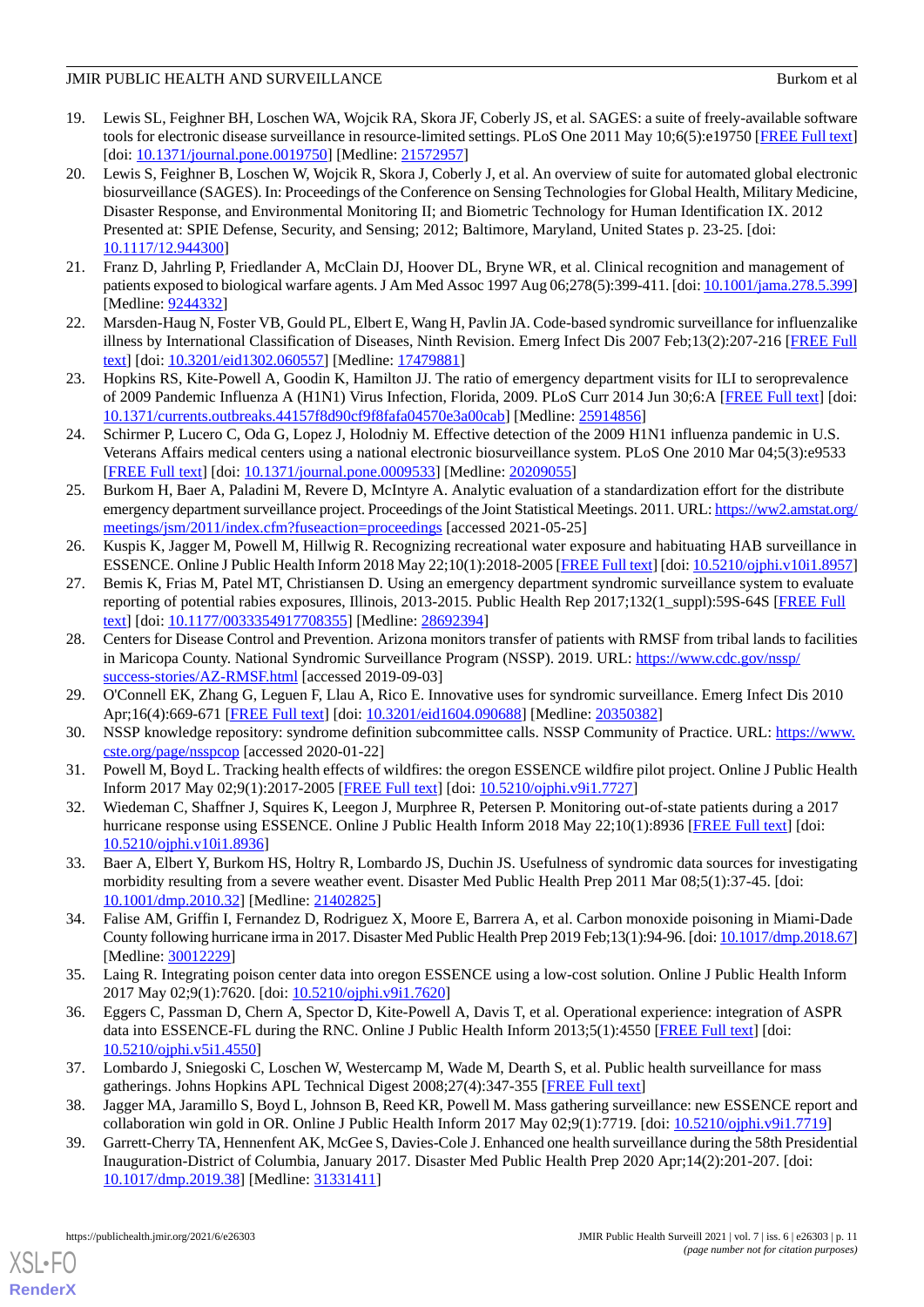- <span id="page-11-0"></span>40. Hoy D, Mercier A, White P, Saketa ST, Roth A, Souares Y, et al. Using SAGES Open ESSENCE for mass gathering events. Online J Public Health Inform 2015 Feb 26;7(1):5800. [doi: [10.5210/ojphi.v7i1.5800](http://dx.doi.org/10.5210/ojphi.v7i1.5800)]
- <span id="page-11-1"></span>41. Pavlin J, Murdock P, Elbert E. Conducting population behavioral health surveillance by using automated diagnostic and pharmacy data systems. MMWR Suppl 2004;53:24-72. [doi: [10.1037/e307182005-029\]](http://dx.doi.org/10.1037/e307182005-029)
- <span id="page-11-3"></span><span id="page-11-2"></span>42. Sussman L, Brown T. Online J Public Health Inform 2019 May 30;11(1):9773. [doi: [10.5210/ojphi.v11i1.9773\]](http://dx.doi.org/10.5210/ojphi.v11i1.9773)
- <span id="page-11-4"></span>43. Patel MT. Assessment of the use of ED Chief Complaint Data for monitoring chronic diseases. Online J Public Health Inform 2018 May 22;10(1):2018-2005 [\[FREE Full text\]](https://journals.uic.edu/ojs/index.php/ojphi/article/view/8354) [doi: [10.5210/ojphi.v10i1.8354\]](http://dx.doi.org/10.5210/ojphi.v10i1.8354)
- <span id="page-11-5"></span>44. Culpepper A, Atrubin D, Hamilton J, Cui D. Day of week analysis of myocardial infarctions using ESSENCE-FL emergency department data. Lightning Talks 2016;8(1):6471 [[FREE Full text](https://journals.uic.edu/ojs/index.php/ojphi/article/view/6471)] [doi: [10.5210/ojphi.v8i1.6471\]](http://dx.doi.org/10.5210/ojphi.v8i1.6471)
- <span id="page-11-6"></span>45. Hensley J, Gonzalez S, Stover D, Safranek T, Qu M. Evaluation of ESSENCE syndromic definitions for ED visits related to falls in icy weather. Online J Public Health Inform 2019 May 30;11(1):9920. [doi: [10.5210/ojphi.v11i1.9920\]](http://dx.doi.org/10.5210/ojphi.v11i1.9920)
- <span id="page-11-7"></span>46. Torgerson A. Using ESSENCE to detect bomb-making activity: what's appropriate? Online J Public Health Inform 2018 May 22;10(1):8986 [\[FREE Full text\]](https://ojphi.org/ojs/index.php/ojphi/article/view/8986) [doi: [10.5210/ojphi.v10i1.8986\]](http://dx.doi.org/10.5210/ojphi.v10i1.8986)
- <span id="page-11-8"></span>47. Marx GE, Chen Y, Askenazi M, Albanese BA. Syndromic surveillance of emergency department visits for acute adverse effects of marijuana, Tri-County Health Department, Colorado, 2016-2017. Public Health Rep 2019;134(2):132-140 [\[FREE](http://europepmc.org/abstract/MED/30721641) [Full text\]](http://europepmc.org/abstract/MED/30721641) [doi: [10.1177/0033354919826562](http://dx.doi.org/10.1177/0033354919826562)] [Medline: [30721641](http://www.ncbi.nlm.nih.gov/entrez/query.fcgi?cmd=Retrieve&db=PubMed&list_uids=30721641&dopt=Abstract)]
- <span id="page-11-9"></span>48. Wiese M, Clark CR. Analysis of ED and UCC visits related to synthetic marijuana in ESSENCE-FL, 2010-2015. Online J Public Health Inform 2016 Mar 24;8(1):6594. [doi: [10.5210/ojphi.v8i1.6594](http://dx.doi.org/10.5210/ojphi.v8i1.6594)]
- <span id="page-11-10"></span>49. Atrubin D, Bowden S, Hamilton J. Using syndromic surveillance to rapidly describe the early epidemiology of flakka use in Florida, JUne 2014 - August 2015. Online J Public Health Inform 2015;8(1):6407 [\[FREE Full text](https://doi.org/10.5210/ojphi.v8i1.6407)] [doi: [10.5210/ojphi.v8i1.6407](http://dx.doi.org/10.5210/ojphi.v8i1.6407)]
- 50. Hudson TL, Klekamp BG, Matthews SD. Local public health surveillance of heroin-related morbidity and mortality, Orange County, Florida, 2010-2014. Public Health Rep 2017 Jul 10;132(1\_suppl):80-87 [\[FREE Full text\]](http://europepmc.org/abstract/MED/28692385) [doi: [10.1177/0033354917709783\]](http://dx.doi.org/10.1177/0033354917709783) [Medline: [28692385\]](http://www.ncbi.nlm.nih.gov/entrez/query.fcgi?cmd=Retrieve&db=PubMed&list_uids=28692385&dopt=Abstract)
- <span id="page-11-12"></span><span id="page-11-11"></span>51. Jacquemin B, Hamby T, Tsai S. Using probabilistic matching to improve opioid drug overdose surveillance, New Jersey. Online J Public Health Inform 2019 May 30;11(1):9774. [doi: [10.5210/ojphi.v11i1.9774\]](http://dx.doi.org/10.5210/ojphi.v11i1.9774)
- <span id="page-11-13"></span>52. Hou W, Brutsch E, Dunn AC, Burnett CL, Dimond MP, Nakashima AK. Using syndromic data for opioid overdose surveillance in Utah. Online J Public Health Inform 2018 May 22;10(1):8988. [doi: [10.5210/ojphi.v10i1.8988](http://dx.doi.org/10.5210/ojphi.v10i1.8988)]
- <span id="page-11-14"></span>53. NSSP community of practice-resources that advance the science and practice of syndromic surveillance. National Syndromic Surveillance Program. URL: <https://www.cste.org/page/nsspcop> [accessed 2020-01-22]
- 54. Centers for Disease Control and Prevention. NSSP newsletter update and archives. National Syndromic Surveillance Program (NSSP). 2019. URL:<https://www.cdc.gov/nssp/news.html> [accessed 2019-12-12]
- <span id="page-11-15"></span>55. Morton AP, Whitby M, McLaws M, Dobson A, McElwain S, Looke D, et al. The application of statistical process control charts to the detection and monitoring of hospital-acquired infections. J Qual Clin Pract 2001 Dec;21(4):112-117. [doi: [10.1046/j.1440-1762.2001.00423.x\]](http://dx.doi.org/10.1046/j.1440-1762.2001.00423.x) [Medline: [11856406\]](http://www.ncbi.nlm.nih.gov/entrez/query.fcgi?cmd=Retrieve&db=PubMed&list_uids=11856406&dopt=Abstract)
- 56. Unkel S, Farrington C, Garthwaite P, Robertson C, Andrews N. Statistical methods for the prospective detection of infectious disease outbreaks: a review. J R Stat Soc 2012;175(1):49-82. [doi: [10.1111/j.1467-985X.2011.00714.x\]](http://dx.doi.org/10.1111/j.1467-985X.2011.00714.x)
- 57. Benneyan JC, Lloyd RC, Plsek PE. Statistical process control as a tool for research and healthcare improvement. Qual Saf Health Care 2003 Dec 01;12(6):458-464 [\[FREE Full text\]](https://qhc.bmj.com/lookup/pmidlookup?view=long&pmid=14645763) [doi: [10.1136/qhc.12.6.458](http://dx.doi.org/10.1136/qhc.12.6.458)] [Medline: [14645763](http://www.ncbi.nlm.nih.gov/entrez/query.fcgi?cmd=Retrieve&db=PubMed&list_uids=14645763&dopt=Abstract)]

## **Abbreviations**

**CCP:** Chief Complaint Processor **CDC:** Centers for Disease Control and Prevention **DoD:** Department of Defense **ED:** emergency department **ESSENCE:** Electronic Surveillance System for the Early Notification of Community-Based Epidemics **JHU/APL:** Johns Hopkins University Applied Physics Laboratory **NSSP:** National Syndromic Surveillance Program **OTC:** over-the-counter **SAGES:** Suite for Automated Global Electronic bioSurveillance **VA:** Veterans Administration **WRAIR:** Walter Reed Army Institute for Research